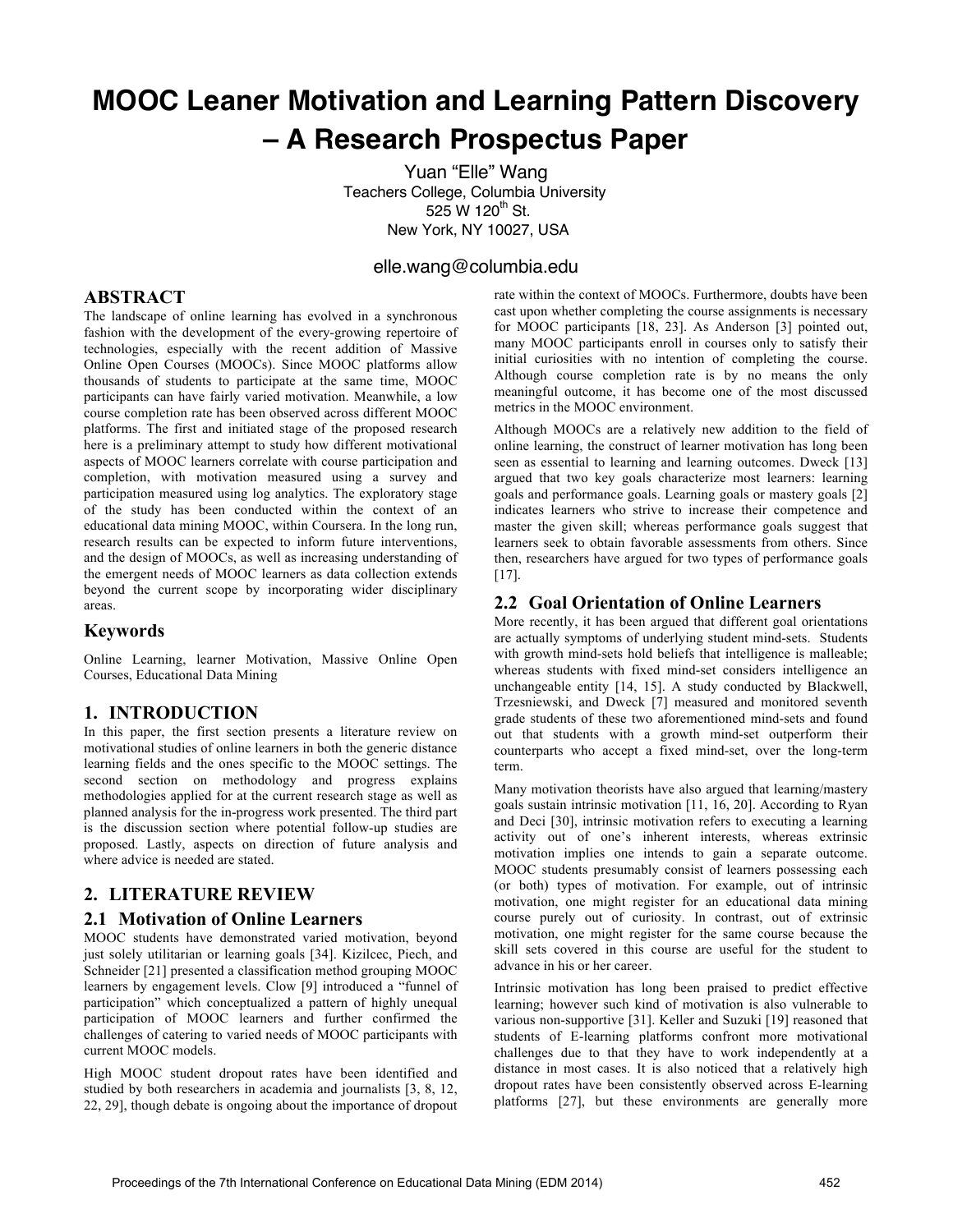effective for students with self-regulated learning skill.

# **2.3 LAK and EDM on MOOCs**

Among students who do not effectively regulate themselves during online learning, disengaged behaviors may emerge, such as "carelessness" -- not demonstrating a skill despite knowing it [32] and "gaming the system" – where learners use help and feedback provided by the online learning system to avoid learning [4]. It is not yet clear what the full range of disengaged behaviors are in MOOCs, but understanding this, and the role these behaviors play in the reduction of participation in MOOCs, is a key research question. Research applying learning analytics and data mining on MOOCs has helped identify distinct behavioral patterns. As an emerging filed, existing MOOC research has focused on classifying learner behavioral patterns by levels of engagement [9, 21]; adapting existing modeling techniques to MOOC data [28]; as well as developing new models for the MOOC environment [1, 35].

# **3. METHODOLOGY AND PROGRESS**

## **3.1 Research Context**

The exploratory stage of the proposed project has been carried out in the context of one MOOC, titled "Big Data in Education", offered through Coursera by Teachers College, Columbia University. (https://www.coursera.org/course/bigdata-edu). This course spanned 8 continuous weeks with 8 weekly assignments. The weekly course composed of lecture videos. Students and teaching staff participated in forum discussion accompanying weekly course releases. The motivational survey was distributed through Coursera to students who have enrolled in this course prior to the course start date. This course has an enrollment of about 48,000 students.

## **3.2 Survey Data**

Given the heterogeneity of the motivations of MOOC learners and the current interest in course completion and other measures of participation, this proposed research intends to expand our understanding of MOOC learners by analyzing how MOOC learners' motivation correlates with students' degrees of course completion and participation. Two categories of motivational aspects including both general items and MOOC-specific ones has been taken into account in this initial research attempt. Specifically, both MOOC-specific motivational items including those tested by existing MOOC studies [5, 26] and two subscales of the PALS survey [24] measuring goal orientation and academic efficacy are included in a pre-course survey. The MOOC-specific items include questions such as the familiarity of the MOOC environment and course content; whereas the PALS subscales focus on learner orientations towards learning or performance goals, across learning contexts. The survey was distributed through broadcast E-mail to all registered students. As of the end of the course, the pre-course survey has gathered 2,792 responses.

# **3.3 Log Analytics**

Learning analytics and educational data mining techniques will also be applied to study student participation. Specifically, drawing from past research in monitoring participation within online learning [10, 25], this project will analyze indicators of participation such as use of discussion forums, quiz completion rate, and video usage. All the above-mentioned data collected will then be linked to the MOOC survey, and correlation mining will be used to determine which motivational indicators can predict participation metrics, employing FDR post-hoc correction [6] to

control for running too many tests. Patterns of changes in participation across the course will also be analyzed by means of sequential pattern mining. Motivational response and participation will be used as predictors of MOOC completion.

# **4. PROPOSED CONTRIBUTION**

Although MOOC participants represent a diverse population of learners with a diverse range of motivations, they do form a new learning community with common features. The low retention rate observed across different MOOC platforms is an important engagement issue to investigate further. A low retention rate may not be inherently negative in the context of MOOCs [21, 28, 35], given that MOOC participants registering for the same course can have very different motivations and goals in mind. At the same time, some failure to complete may not be simply due to lack of student interest in completing. Therefore, understanding MOOC learners' motivation is imperative in helping us understand course participation and completion in this new context; which failure to complete is simply an artifact of student goals? Which is due to other factors, and therefore a problem to address? Research results of the present study is expected to inform intervention of MOOC learning environments as well as providing MOOC faculty members resources in planning and modifying their courses.

# **5. ADVICE NEEDED FOR FUTURE ANALYSIS**

The first stage of analysis serves as initial research attempt to study how different motivational aspects of MOOC participants correlate with course participation and completion. Moving forward, research and advice is needed toward further understanding of learning patterns of MOOC learners and to inform future design of interventions.

Specifically, advice on how to extract MOOC data based on existing knowledge of other online learning platforms especially intelligent tutoring systems is needed for the progressing of the current research stage. For example, what are some of the knowledge components identified in ITS can be adapted in the MOOC models? How to synchronize forum textual data with clickstream data? How can unrecognized similarities or features between MOOCs and other well-studied online learning platforms be detected? Additionally, general and specific advice on designing experimental intervention is needed in ensuring internal validity, external validity, as well as research feasibility.

# **6. ACKNOWLEDGMENTS**

The exploratory stage of the proposed MOOC motivation study has been supported by the MOOC Research Initiative funded by the Melinda and Gates Foundation and Athabasca University under the guidance of the project Co-PI Ryan Baker.

# **7. REFERENCES**

- [1] Adamopoulos, P. (2013). What Makes a Great MOOC? An Interdisciplinary Analysis of Student Retention in Online Courses. In *Proceedings of the 34th International Conference on Information Systems, ICIS* (Vol. 2013).
- [2] Ames, C., & Archer, J. (1987). Mothers' beliefs about the role of ability and effort in school learning. Journal of Educational Psychology, 79, 409-414.
- [3] Anderson, T. (2013). Promise and/or Peril: MOOCs and Open and Distance Education.